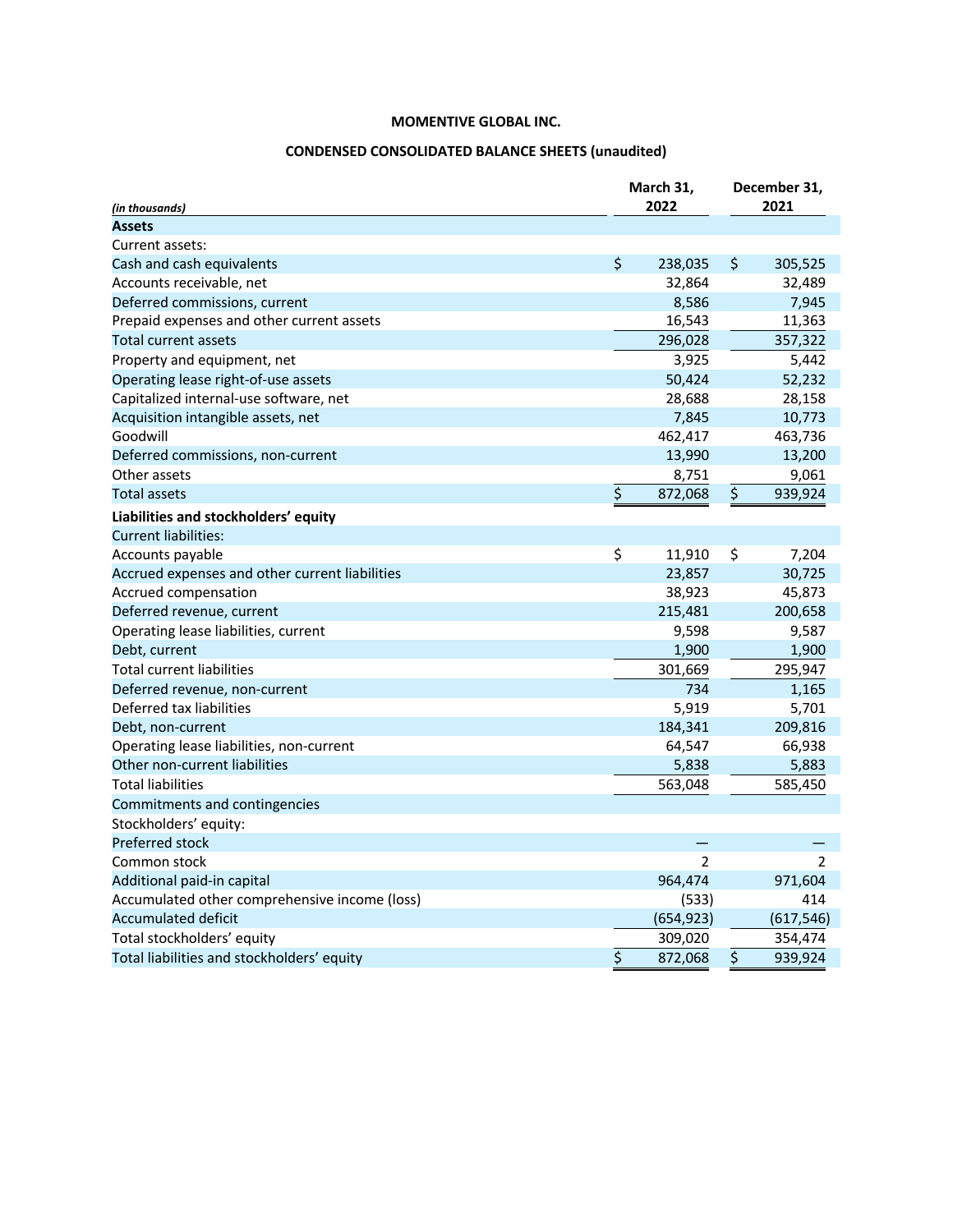### **CONDENSED CONSOLIDATED STATEMENTS OF OPERATIONS (unaudited)**

|                                                                                   | <b>Three Months Ended</b><br>March 31, |           |      |           |  |  |
|-----------------------------------------------------------------------------------|----------------------------------------|-----------|------|-----------|--|--|
| (in thousands, except per share amounts)                                          |                                        | 2022      |      | 2021      |  |  |
| Revenue                                                                           | \$                                     | 116,986   | - \$ | 102,298   |  |  |
| Cost of revenue (1)(2)(3)                                                         |                                        | 22,903    |      | 20,772    |  |  |
| Gross profit                                                                      |                                        | 94,083    |      | 81,526    |  |  |
| Operating expenses:                                                               |                                        |           |      |           |  |  |
| Research and development (1)(3)                                                   |                                        | 36,716    |      | 32,983    |  |  |
| Sales and marketing (1)(2)(3)                                                     |                                        | 59,636    |      | 52,036    |  |  |
| General and administrative (1)(3)                                                 |                                        | 27,917    |      | 23,322    |  |  |
| Restructuring <sup>(1)(2)</sup>                                                   |                                        | 4,883     |      |           |  |  |
| <b>Total operating expenses</b>                                                   |                                        | 129,152   |      | 108,341   |  |  |
| Loss from operations                                                              |                                        | (35,069)  |      | (26, 815) |  |  |
| Interest expense                                                                  |                                        | 2,226     |      | 2,299     |  |  |
| Other non-operating (income) expense, net                                         |                                        | (134)     |      | 315       |  |  |
| Loss before income taxes                                                          |                                        | (37, 161) |      | (29, 429) |  |  |
| Provision for income taxes                                                        |                                        | 216       |      | 218       |  |  |
| Net loss                                                                          | \$                                     | (37, 377) |      | (29, 647) |  |  |
| Net loss per share, basic and diluted                                             |                                        | (0.25)    |      | (0.20)    |  |  |
| Weighted-average shares used in computing basic and diluted net loss per<br>share |                                        | 150,262   |      | 144,692   |  |  |

(1) Includes stock-based compensation, net of amounts capitalized as follows:

|                                                      | <b>Three Months Ended</b><br>March 31, |  |        |  |  |  |
|------------------------------------------------------|----------------------------------------|--|--------|--|--|--|
| (in thousands)                                       | 2022                                   |  | 2021   |  |  |  |
| Cost of revenue                                      | 1,409                                  |  | 1,482  |  |  |  |
| Research and development                             | 8,644                                  |  | 9,497  |  |  |  |
| Sales and marketing                                  | 6,065                                  |  | 5,778  |  |  |  |
| General and administrative                           | 7,375                                  |  | 6,842  |  |  |  |
| <b>Restructuring</b>                                 | 2,761                                  |  |        |  |  |  |
| Stock-based compensation, net of amounts capitalized | 26.254                                 |  | 23.599 |  |  |  |

(2) Includes amortization of acquisition intangible assets as follows:

|                                               |  | <b>Three Months Ended</b><br>March 31, |       |
|-----------------------------------------------|--|----------------------------------------|-------|
| (in thousands)                                |  | 2022                                   | 2021  |
| Cost of revenue                               |  | $1,414$ \$                             | 1,490 |
| Sales and marketing                           |  | 1,452                                  | 1,133 |
| <b>Restructuring</b>                          |  | 45                                     |       |
| Amortization of acquisition intangible assets |  | 2,911                                  | 2,623 |

(3) Includes acquisition-related costs as follows:

|                                       | <b>Three Months Ended</b><br>March 31, |      |
|---------------------------------------|----------------------------------------|------|
| (in thousands)                        | 2022                                   | 2021 |
| Cost of revenue                       | $318 \quad 5$                          |      |
| Research and development              | 1,770                                  |      |
| Sales and marketing                   | 1,679                                  |      |
| General and administrative            | 2,733                                  |      |
| Acquisition-related transaction costs | 6,500                                  |      |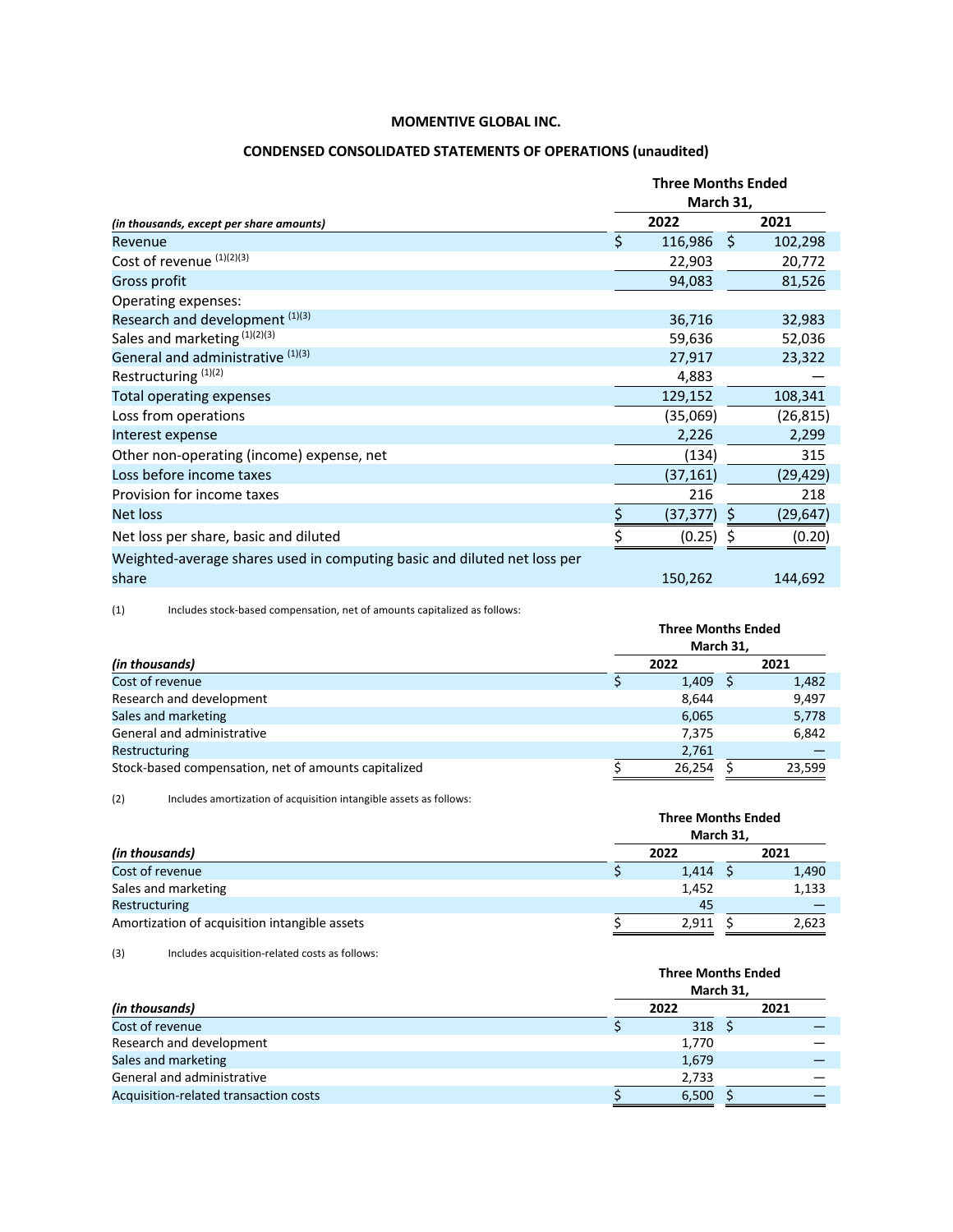# **CONDENSED CONSOLIDATED STATEMENTS OF CASH FLOWS (unaudited)**

|                                                                                 | Three Months Ended March 31, |               |      |           |
|---------------------------------------------------------------------------------|------------------------------|---------------|------|-----------|
| (in thousands)                                                                  |                              | 2022          | 2021 |           |
| Cash flows from operating activities                                            |                              |               |      |           |
| Net loss                                                                        | \$                           | $(37,377)$ \$ |      | (29, 647) |
| Adjustments to reconcile net loss to net cash provided by operating activities: |                              |               |      |           |
| Depreciation and amortization                                                   |                              | 9,354         |      | 10,694    |
| Non-cash leases expense                                                         |                              | 3,202         |      | 3,340     |
| Stock-based compensation expense, net of amounts capitalized                    |                              | 26,254        |      | 23,599    |
| Deferred income taxes                                                           |                              | 217           |      | 99        |
| Bad debt expense                                                                |                              | 644           |      | 307       |
| Other                                                                           |                              | 727           |      | 508       |
| Changes in assets and liabilities:                                              |                              |               |      |           |
| <b>Accounts receivable</b>                                                      |                              | (1,047)       |      | (76)      |
| Prepaid expenses and other assets                                               |                              | (8, 117)      |      | (4,682)   |
| Accounts payable and accrued liabilities                                        |                              | (2, 341)      |      | 9,251     |
| Accrued compensation                                                            |                              | (6,898)       |      | (9, 274)  |
| Deferred revenue                                                                |                              | 14,283        |      | 16,985    |
| <b>Operating lease liabilities</b>                                              |                              | (3,801)       |      | (3,786)   |
| Net cash provided by (used in) operating activities                             |                              | (4,900)       |      | 17,318    |
| Cash flows from investing activities                                            |                              |               |      |           |
| Purchases of property and equipment                                             |                              | (441)         |      |           |
| Capitalized internal-use software                                               |                              | (2, 565)      |      | (2, 268)  |
| Net cash used in investing activities                                           |                              | (3,006)       |      | (2, 268)  |
| Cash flows from financing activities                                            |                              |               |      |           |
| Proceeds from stock option exercises                                            |                              | 2,273         |      | 9,553     |
| Payments to repurchase common stock                                             |                              | (36, 376)     |      |           |
| Repayment of debt                                                               |                              | (25, 550)     |      | (550)     |
| Net cash provided by (used in) financing activities                             |                              | (59, 653)     |      | 9,003     |
| Effect of exchange rate changes on cash                                         |                              | 393           |      | (309)     |
| Net increase (decrease) in cash, cash equivalents and restricted cash           |                              | (67, 166)     |      | 23,744    |
| Cash, cash equivalents and restricted cash at beginning of period               |                              | 306,121       |      | 224,614   |
| Cash, cash equivalents and restricted cash at end of period                     | \$                           | 238,955       | \$   | 248,358   |
| Supplemental cash flow data:                                                    |                              |               |      |           |
| Interest paid for term debt                                                     | \$                           | 2,009         | \$   | 2,177     |
| Non-cash investing and financing transactions:                                  |                              |               |      |           |
| Stock compensation included in capitalized software costs                       |                              | 719           | \$   | 559       |
| Accrued unpaid capital expenditures                                             | $rac{5}{5}$                  | 207           |      | 547       |
|                                                                                 |                              |               | \$   |           |
| Lease liabilities arising from obtaining right-of-use assets, net               | $\overline{\xi}$             |               | \$   | 2,676     |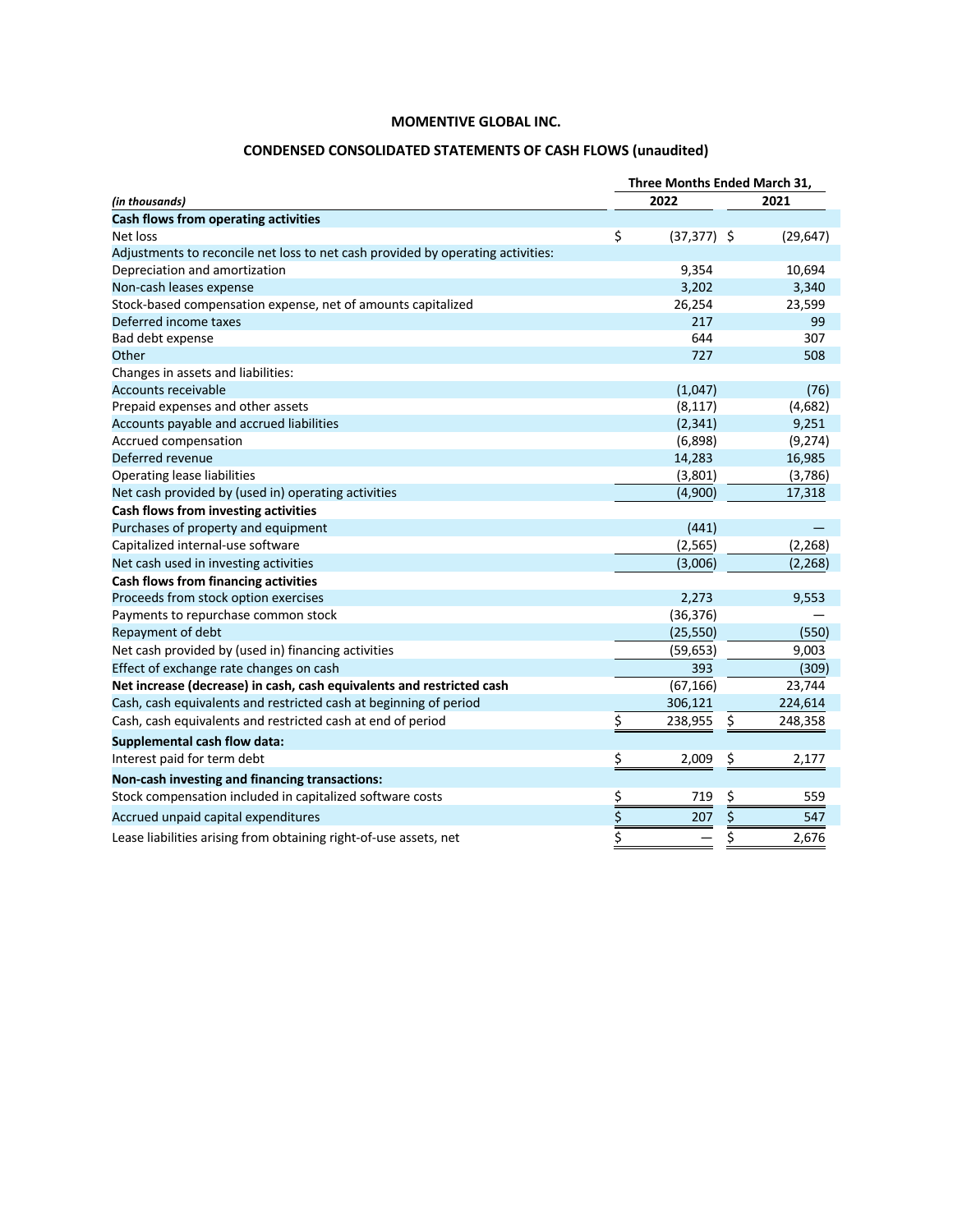# **SUPPLEMENTAL DISAGGREGATED REVENUE DATA (unaudited)**

#### **Quarterly Disaggregated Revenue**

|                        | <b>Three Months Ended</b> |               |               |               |               |
|------------------------|---------------------------|---------------|---------------|---------------|---------------|
| (in thousands)         | Mar. 31. 2022             | Dec. 31, 2021 | Sep. 30, 2021 | Jun. 30, 2021 | Mar. 31, 2021 |
| Self-serve revenue     | 75,803 \$                 | 77.389 S      | 77.134 S      | 75.462 \$     | 71.112        |
| Sales-assisted revenue | 41.183                    | 39.953        | 37.620        | 33.930        | 31.186        |
| Revenue                | 116.986 S                 | 117,342 \$    | 114.754 S     | $109,392$ \$  | 102,298       |

Self-serve revenues are generated from products purchased independently through our website.

Sales-assisted revenues are generated from products sold to organizations through our sales team.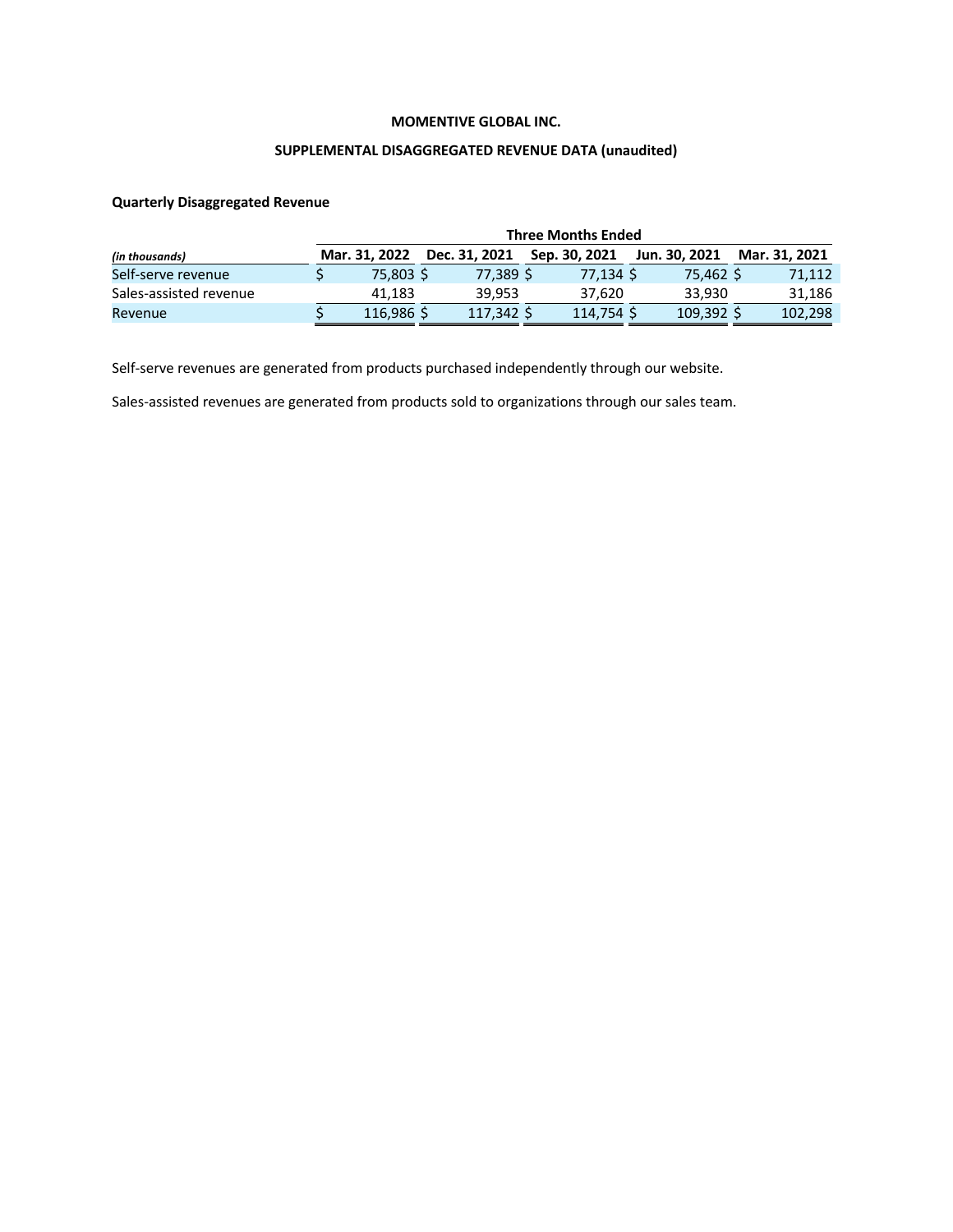#### **RECONCILIATION OF GAAP TO NON-GAAP DATA (unaudited)(1)**

#### **Reconciliation of GAAP to Non-GAAP (Loss) Income from operations**

|                                               | <b>Three Months Ended</b><br>March 31, |          |  |           |  |  |
|-----------------------------------------------|----------------------------------------|----------|--|-----------|--|--|
| (in thousands, except percentages)            |                                        | 2022     |  | 2021      |  |  |
| <b>GAAP Loss from operations</b>              |                                        | (35,069) |  | (26, 815) |  |  |
| <b>GAAP Operating margin</b>                  |                                        | (30)%    |  | (26)%     |  |  |
| Stock-based compensation, net                 |                                        | 26,254   |  | 23,599    |  |  |
| Acquisition-related transaction costs         |                                        | 6,500    |  |           |  |  |
| Amortization of acquisition intangible assets |                                        | 2,911    |  | 2,623     |  |  |
| Restructuring                                 |                                        | 2,077    |  |           |  |  |
| Non-GAAP (Loss) Income from operations        |                                        | 2,673    |  | (593)     |  |  |
| Non-GAAP Operating margin                     |                                        | 2%       |  | (1)%      |  |  |

**Reconciliation of GAAP to Non-GAAP (Loss) Income and (Loss) Income per diluted share**

|                                                                         | <b>Three Months Ended</b> |           |  |           |
|-------------------------------------------------------------------------|---------------------------|-----------|--|-----------|
|                                                                         | March 31,                 |           |  |           |
| (in thousands, except per share amounts)                                |                           | 2022      |  | 2021      |
| <b>GAAP Net Loss</b>                                                    |                           | (37, 377) |  | (29, 647) |
| GAAP Net Loss per diluted share                                         |                           | (0.25)    |  | (0.20)    |
| Weighted-average shares used to compute GAAP net loss per diluted share |                           | 150,262   |  | 144,692   |
|                                                                         |                           |           |  |           |
| Stock-based compensation, net                                           |                           | 26,254    |  | 23,599    |
| Acquisition-related transaction costs                                   |                           | 6,500     |  |           |
| Amortization of acquisition intangible assets                           |                           | 2,911     |  | 2,623     |
| Restructuring                                                           |                           | 2,077     |  |           |
| Income tax effect on Non-GAAP adjustments <sup>(2)</sup>                |                           | 219       |  | 96        |
|                                                                         |                           |           |  |           |
| Non-GAAP Net (Loss) Income                                              |                           | 584       |  | (3, 329)  |
| Non-GAAP Net (Loss) Income per diluted share                            |                           |           |  | (0.02)    |
| Weighted-average shares used to compute Non-GAAP net (loss) income per  |                           |           |  |           |
| diluted share                                                           |                           | 151,657   |  | 144,692   |
|                                                                         |                           |           |  |           |

(1) Please see Appendix A for explanation of non-GAAP measures used.

(2) Due to the full valuation allowance on our US deferred tax assets, there was no tax effects associated with the Non-GAAP adjustment for acquisition-related transaction costs, stock-based compensation and restructuring costs. Non-GAAP adjustments pertain to the income tax effects of amortization of acquisition-related intangible assets.

#### **Calculation of Free Cash Flow**

|                                                     | <b>Three Months Ended</b><br>March 31, |         |
|-----------------------------------------------------|----------------------------------------|---------|
| (in thousands)                                      | 2022                                   | 2021    |
| Net cash provided by (used in) operating activities | $(4,900)$ \$                           | 17,318  |
| Purchases of property and equipment                 | (441)                                  |         |
| Capitalized internal-use software                   | (2,565)                                | (2,268) |
| Free cash flow                                      | (7,906)                                | 15,050  |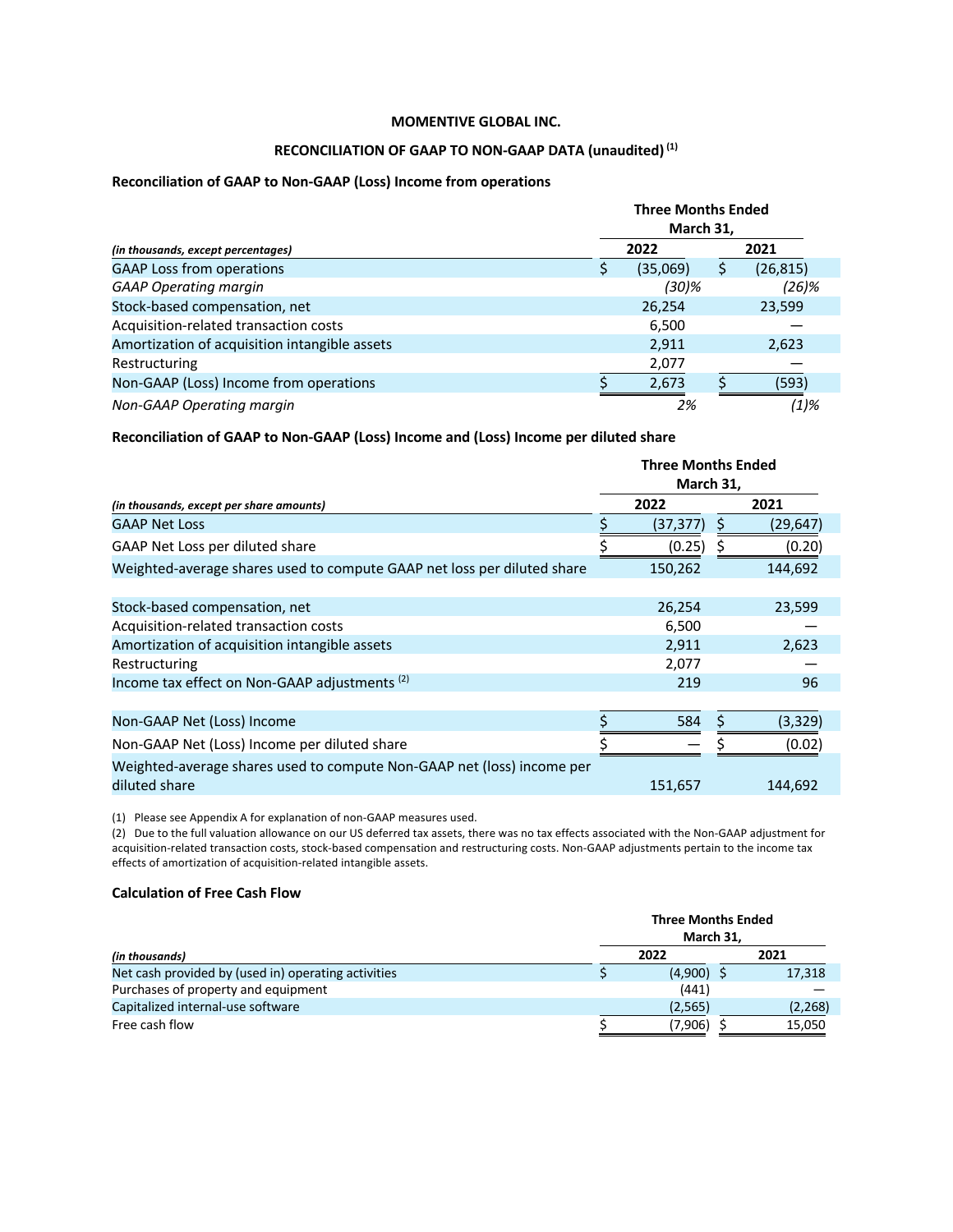# RECONCILIATION OF GAAP TO NON-GAAP DATA (unaudited)<sup>(1)</sup>

# **Supplemental GAAP and Non-GAAP Information**

|                                               | <b>Three Months Ended</b> |           |    |        |  |  |
|-----------------------------------------------|---------------------------|-----------|----|--------|--|--|
|                                               |                           | March 31, |    |        |  |  |
| (in thousands, except percentages)            |                           | 2022      |    | 2021   |  |  |
| <b>GAAP Gross profit</b>                      | \$                        | 94,083    | \$ | 81,526 |  |  |
| <b>GAAP Gross margin</b>                      |                           | 80%       |    | 80%    |  |  |
| Stock-based compensation, net                 |                           | 1,409     |    | 1,482  |  |  |
| Amortization of acquisition intangible assets |                           | 1,414     |    | 1,490  |  |  |
| Acquisition-related transaction costs         |                           | 318       |    |        |  |  |
| Non-GAAP Gross profit                         | \$                        | 97,224    | \$ | 84,498 |  |  |
| <b>Non-GAAP Gross margin</b>                  |                           | 83%       |    | 83%    |  |  |
| <b>GAAP Research and development</b>          | \$                        | 36,716    | \$ | 32,983 |  |  |
| GAAP Research and development margin          |                           | 31%       |    | 32%    |  |  |
| Stock-based compensation, net                 |                           | 8,644     |    | 9,497  |  |  |
| Acquisition-related transaction costs         |                           | 1,770     |    |        |  |  |
| Non-GAAP Research and development             | \$                        | 26,302    | \$ | 23,486 |  |  |
| Non-GAAP Research and development margin      |                           | 22%       |    | 23%    |  |  |
| <b>GAAP Sales and marketing</b>               | \$                        | 59,636    | \$ | 52,036 |  |  |
| <b>GAAP Sales and marketing margin</b>        |                           | 51%       |    | 51%    |  |  |
| Stock-based compensation, net                 |                           | 6,065     |    | 5,778  |  |  |
| Amortization of acquisition intangible assets |                           | 1,452     |    | 1,133  |  |  |
| Acquisition-related transaction costs         |                           | 1,679     |    |        |  |  |
| Non-GAAP Sales and marketing                  | \$                        | 50,440    | \$ | 45,125 |  |  |
| Non-GAAP Sales and marketing margin           |                           | 43%       |    | 44%    |  |  |
| <b>GAAP General and administrative</b>        | \$                        | 27,917    | \$ | 23,322 |  |  |
| <b>GAAP General and administrative margin</b> |                           | 24%       |    | 23%    |  |  |
| Stock-based compensation, net                 |                           | 7,375     |    | 6,842  |  |  |
| Acquisition-related transaction costs         |                           | 2,733     |    |        |  |  |
| Non-GAAP General and administrative           | \$                        | 17,809    | \$ | 16,480 |  |  |
| Non-GAAP General and administrative margin    |                           | 15%       |    | 16%    |  |  |
|                                               |                           |           |    |        |  |  |
| <b>GAAP Restructuring</b>                     | \$                        | 4,883     | \$ |        |  |  |
| <b>GAAP Restructuring margin</b>              |                           | 4%        |    | 0%     |  |  |
| Stock-based compensation, net                 |                           | 2,761     |    |        |  |  |
| Amortization of acquisition intangible assets |                           | 45        |    |        |  |  |
| Other restructuring costs                     |                           | 2,077     |    |        |  |  |
| <b>Non-GAAP Restructuring</b>                 | \$                        |           | \$ |        |  |  |
| Non-GAAP Restructuring margin                 |                           | 0%        |    | 0%     |  |  |

(1) Please see Appendix A for explanation of non-GAAP measures used.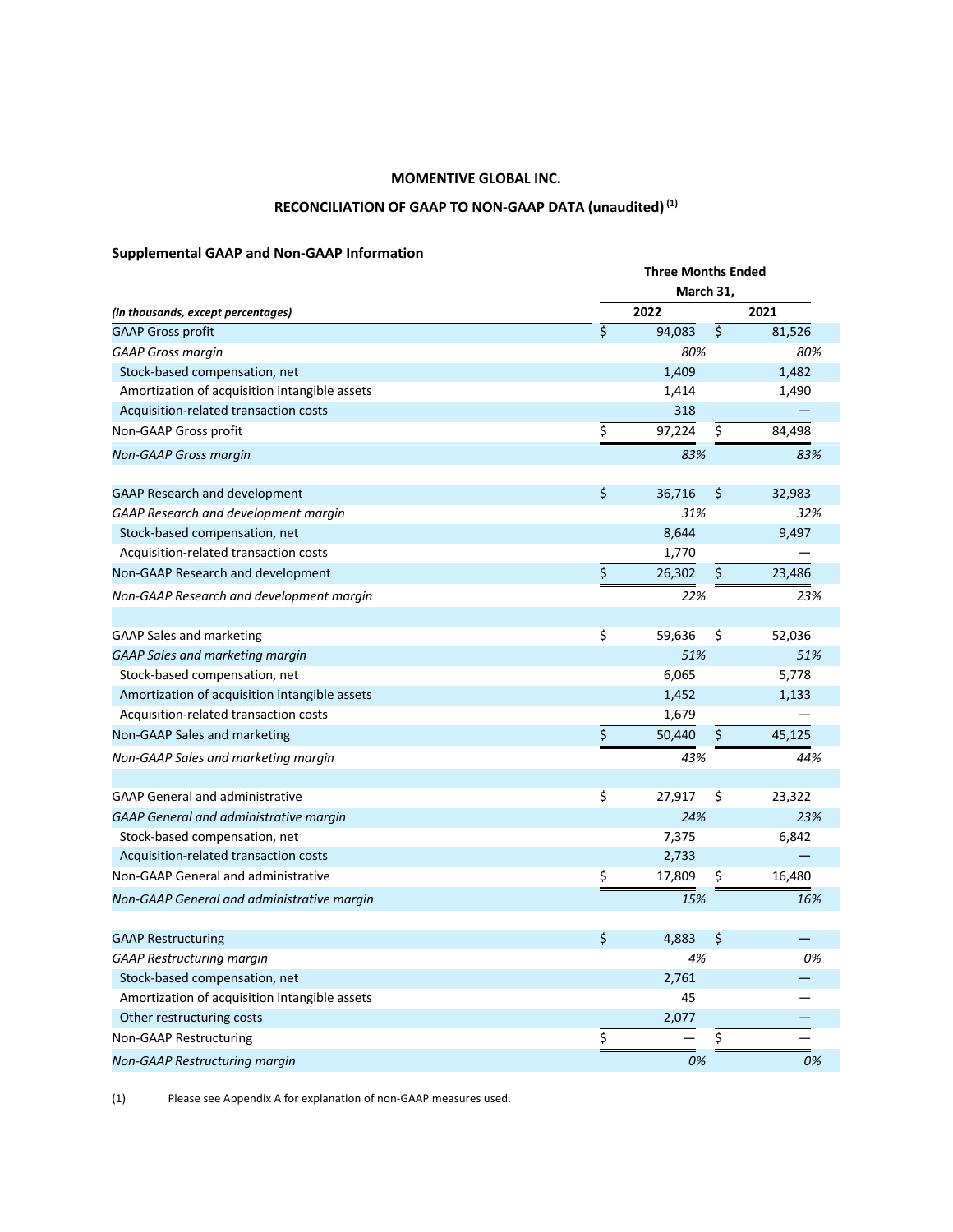#### **MOMENTIVE GLOBAL INC. EXPLANATION OF NON-GAAP MEASURES**

To supplement our condensed consolidated financial statements, which are prepared and presented in accordance with US GAAP ("GAAP"), we use the following Non-GAAP financial measures: Non-GAAP (loss) income from operations, Non-GAAP operating margin, Non-GAAP net (loss) income, Non-GAAP net (loss) income per diluted share, Non-GAAP gross profit, Non-GAAP gross margin, Non-GAAP research and development, Non-GAAP research and development margin, Non-GAAP sales and marketing, Non-GAAP sales and marketing margin, Non-GAAP general and administrative, Non-GAAP general and administrative margin, Non-GAAP restructuring, Non-GAAP restructuring margin, and free cash flow. Our definition for each Non-GAAP measure used is provided below, however a limitation of Non-GAAP financial measures is that they do not have uniform definitions. Accordingly, our definitions for Non-GAAP measures used will likely differ from similarly titled Non-GAAP measures used by other companies thereby limiting comparability.

With regards to the Non-GAAP guidance provided above, a reconciliation to the corresponding GAAP amounts is not provided as the quantification of certain items excluded from each respective Non-GAAP measure, which may be significant, cannot be reasonably calculated or predicted at this time without unreasonable efforts. For example, the Non-GAAP adjustment for stock-based compensation expense, net, requires additional inputs such as number of shares granted and market price that are not currently ascertainable.

*Non-GAAP (loss) income from operations, Non-GAAP operating margin*: We define Non-GAAP (loss) income from operations as GAAP loss from operations excluding stock-based compensation, net, acquisition-related transaction costs, amortization of acquisition intangible assets, and restructuring. Non-GAAP operating margin is defined as Non-GAAP (loss) income from operations divided by revenue.

*Non-GAAP net (loss) income, Non-GAAP net (loss) income per diluted share*: We define Non-GAAP net (loss) income as GAAP net loss excluding stock-based compensation, net, acquisition-related transaction costs, amortization of acquisition intangible assets, restructuring, and including the income tax effect on Non-GAAP adjustments. Non-GAAP net (loss) income per diluted share is defined as Non-GAAP net (loss) income divided by the weighted-average shares outstanding.

*Non-GAAP gross profit, Non-GAAP gross margin*: We define Non-GAAP gross profit as GAAP gross profit excluding stock-based compensation, net, amortization of acquisition intangible assets, and acquisition-related transaction costs. Non-GAAP gross margin is defined as Non-GAAP gross profit divided by revenue.

*Non-GAAP research and development, Non-GAAP research and development margin*: We define Non-GAAP research and development as GAAP research and development excluding stock-based compensation, net and acquisitionrelated transaction costs. Non-GAAP research and development margin is defined as Non-GAAP research and development divided by revenue.

*Non-GAAP sales and marketing, Non-GAAP sales and marketing margin*: We define Non-GAAP sales and marketing as GAAP sales and marketing excluding stock-based compensation, net, amortization of acquisition intangible assets, and acquisition-related transaction costs. Non-GAAP sales and marketing margin is defined as Non-GAAP sales and marketing divided by revenue.

*Non-GAAP general and administrative, Non-GAAP general and administrative margin*: We define Non-GAAP general and administrative as GAAP general and administrative excluding stock-based compensation, net and acquisitionrelated transaction costs. Non-GAAP general and administrative margin is defined as Non-GAAP general and administrative divided by revenue.

*Non-GAAP restructuring, Non-GAAP restructuring margin*: We define Non-GAAP restructuring as GAAP Restructuring excluding stock-based compensation, net, amortization of acquisition intangible assets, and other restructuring costs. Non-GAAP Restructuring margin is defined as Non-GAAP Restructuring divided by revenue.

We use these Non-GAAP measures to compare and evaluate our operating results across periods in order to manage our business, for purposes of determining executive and senior management incentive compensation, and for budgeting and developing our strategic operating plans. We believe that these Non-GAAP measures provide useful information about our operating results, enhance the overall understanding of our past financial performance and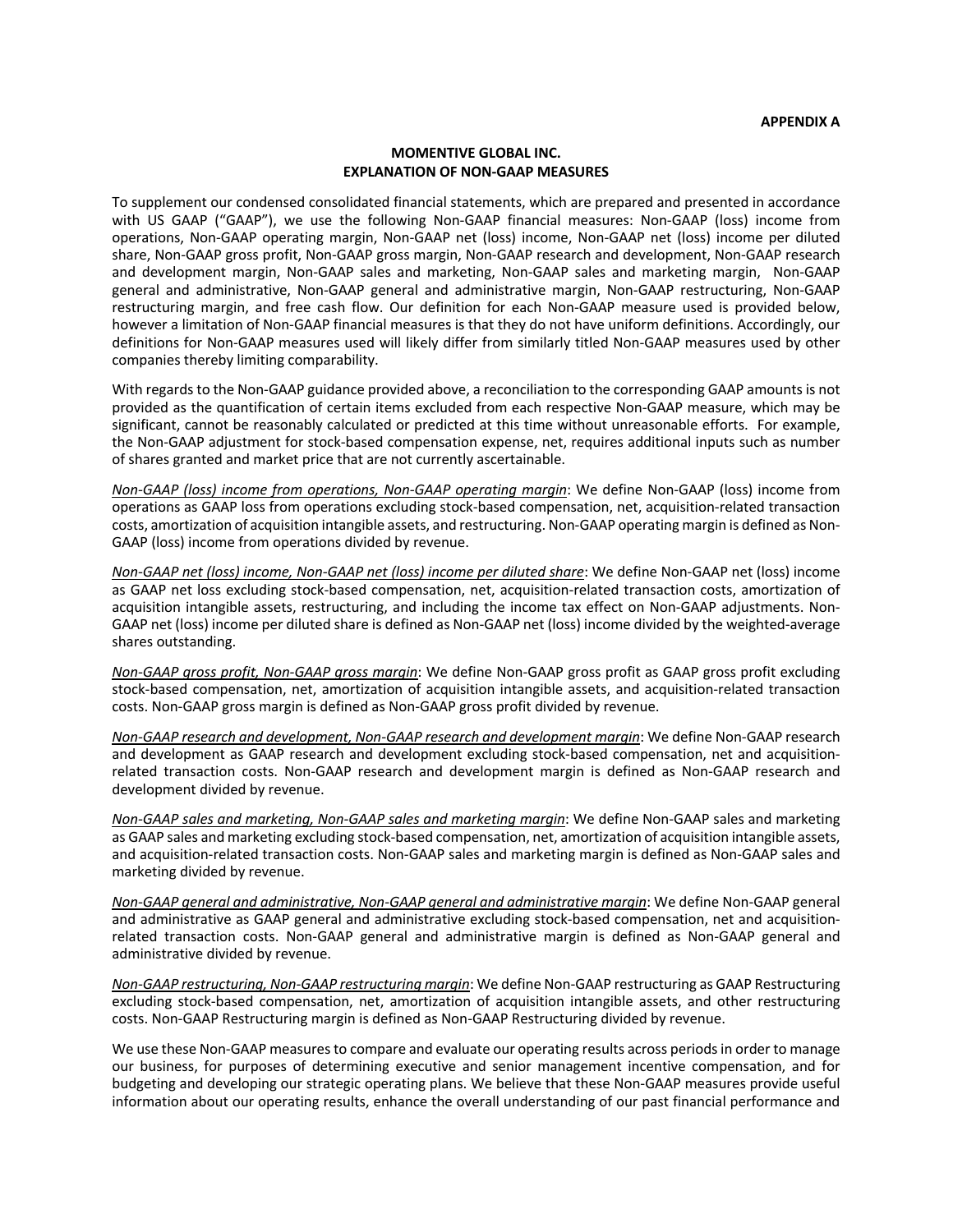future prospects, and allow for greater transparency with respect to key metrics used by our management in evaluating our financial performance and for operational decision making, but they are not meant to be considered in isolation or as a substitute for comparable GAAP measures and should be read only in conjunction with our condensed consolidated financial statements prepared in accordance with GAAP.

We have excluded the effect of the following items from the aforementioned Non-GAAP measures because they are non-cash and/or are non-recurring in nature and because we believe that the Non-GAAP financial measures excluding these items provide meaningful supplemental information regarding operational performance and liquidity. We further believe these measures are useful to investors in that it allows for greater transparency to certain line items in our financial statements and facilitates comparisons to historical operating results and comparisons to peer operating results. A description of the Non-GAAP adjustments for the above measures is as follows:

- Stock-based compensation, net: We incur stock based-compensation expense on a GAAP basis resulting from equity awards granted to our employees. Although stock-based compensation is a key incentive offered to our employees, and we believe such compensation contributed to the revenues earned during the periods presented and also believe it will contribute to the generation of future period revenues, we continue to evaluate our business performance excluding stock-based compensation expenses. Stock-based compensation expenses will recur in future periods.
- Acquisition-related transaction costs: We incur transaction costs on a GAAP basis resulting from our acquisitions, including our terminated acquisition by Zendesk. These costs relate to advisory, legal and accounting services, and retention payments to certain employees. Acquisition-related transaction costs is inconsistent in amount and frequency and is significantly affected by the timing and size of any acquisitions and are therefore excluded from our Non-GAAP results as they do not otherwise relate to our core business operations. However, we may incur these expenses in future periods in connection with any new acquisitions.
- Amortization of acquisition intangible assets: We incur amortization expense on intangible assets on a GAAP basis resulting from prior acquisitions. Amortization of acquired intangible assets is inconsistent in amount and frequency and is significantly affected by the timing and size of any acquisitions. Investors should note that the use of intangible assets contributed to our revenues earned during the periods presented and will contribute to our future period revenues as well. Amortization of acquisition intangible assets will recur in future periods.
- Restructuring: Restructuring expenses consist of employee severance and other exit costs. We believe it is useful for investors to understand the effects of these items on our total operating expenses. We expect that restructuring costs will generally diminish over time with respect to strategic initiatives and/or past acquisitions. However, we may incur these expenses in future periods in connection with any new strategic initiatives and/or acquisitions.

For more information on the Non-GAAP financial measures, please see the "Reconciliation of GAAP to Non-GAAP Data" section of this press release. The accompanying tables provide details on the GAAP financial measures that are most directly comparable to the Non-GAAP financial measures and the related reconciliations between those financial measures.

*Free cash flow:* We define free cash flow as GAAP net cash provided by or used in operating activities less purchases of property and equipment and capitalized internal-use software. We consider free cash flow to be an important measure because it measures our liquidity after deducting capital expenditures for purchases of property and equipment and capitalized software development costs, which we believe provides a more accurate view of our cash generation and cash available to grow our business. We expect to generate positive free cash flow over the long term. Free cash flow has limitations as an analytical tool, and it should not be considered in isolation or as a substitute for analysis of other GAAP financial measures, such as net cash provided by or used in operating activities. Some of the limitations of free cash flow are that free cash flow does not reflect our future contractual commitments and may be calculated differently by other companies in our industry, limiting its usefulness as a comparative measure.

#### **Safe Harbor Statement**

"Safe Harbor" statement under the Private Securities Litigation Reform Act of 1995: This press release may contain forward-looking statements about our financial outlook, outstanding shares, products, including our investments in products, technology and other key strategic areas. The achievement of the matters covered by such forwardlooking statements involves risks, uncertainties and assumptions. If any of these risks or uncertainties materialize or